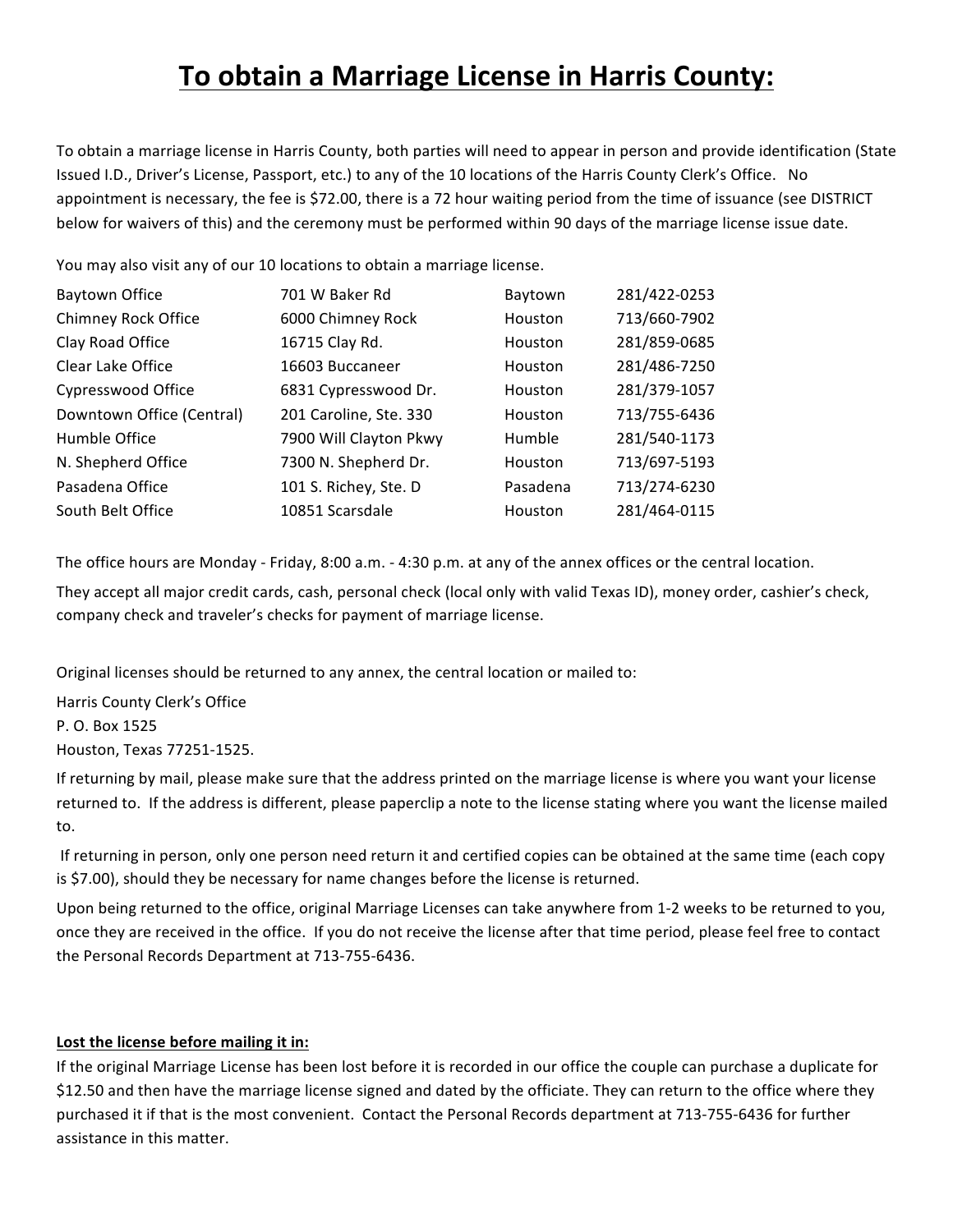# **Marriage Certificate in Texas:**

Texas does not issue a Marriage Certificate just a Marriage License or a certified copy of the Marriage License, however if you would like the Harris County Clerk's office can mail you a letter explaining this.

To request this letter you can email your request to ccinfo@cco.hctx.net or mail your request to:

Stan Stanart, Harris County Clerk ATTN: Personal Records Department P.O. Box 1525, Houston, TX 77251

Be sure to include the complete names of both applicants and the address to send the letter to.

For further assistance, contact the Personal Records Department at 713-755-6436.

## **Getting married at a courthouse:**

The Harris County Clerk's Office does not speak to the conditions by which a Judge's office performs a ceremony. The Clerk's office is independent from Judge's offices and while we can't direct you specifically we recommend you see the list that Harris County maintains of Judges at http://www.harriscountytx.gov/phonedirectory.aspx. When you get to the main directory page you should select Search by Court.

Please note which courts can marry, according to the Texas Family Code §2.202:

• *a justice of the supreme court, judge of the court of criminal appeals, justice of the courts of appeals, judge of the district, county, and probate courts, judge of the county courts at law, judge of the courts of domestic relations, judge of the juvenile courts, retired justice or judge of those courts, justice of the peace, retired justice of the peace, judge of a municipal court, or judge or magistrate of a federal court of this state.*

Each court has different policies, schedules and fees for marriages so please keep this in mind when contacting their offices.

## **District and Justice of the Peace Judges**

District Judges are the judges that can waive the 72 hour waiting period. Justice of the Peace judges can marry individuals but cannot waive the 72 hour waiting period. You must contact the court directly for waivers and/or to marry. The court clerk will provide you with a waiver document that, along with your signed marriage license, you will return to the Harris County Clerk's Office (see list above). Remember, you only need the waiver if you are having the ceremony prior to 72 hours after the license is issued.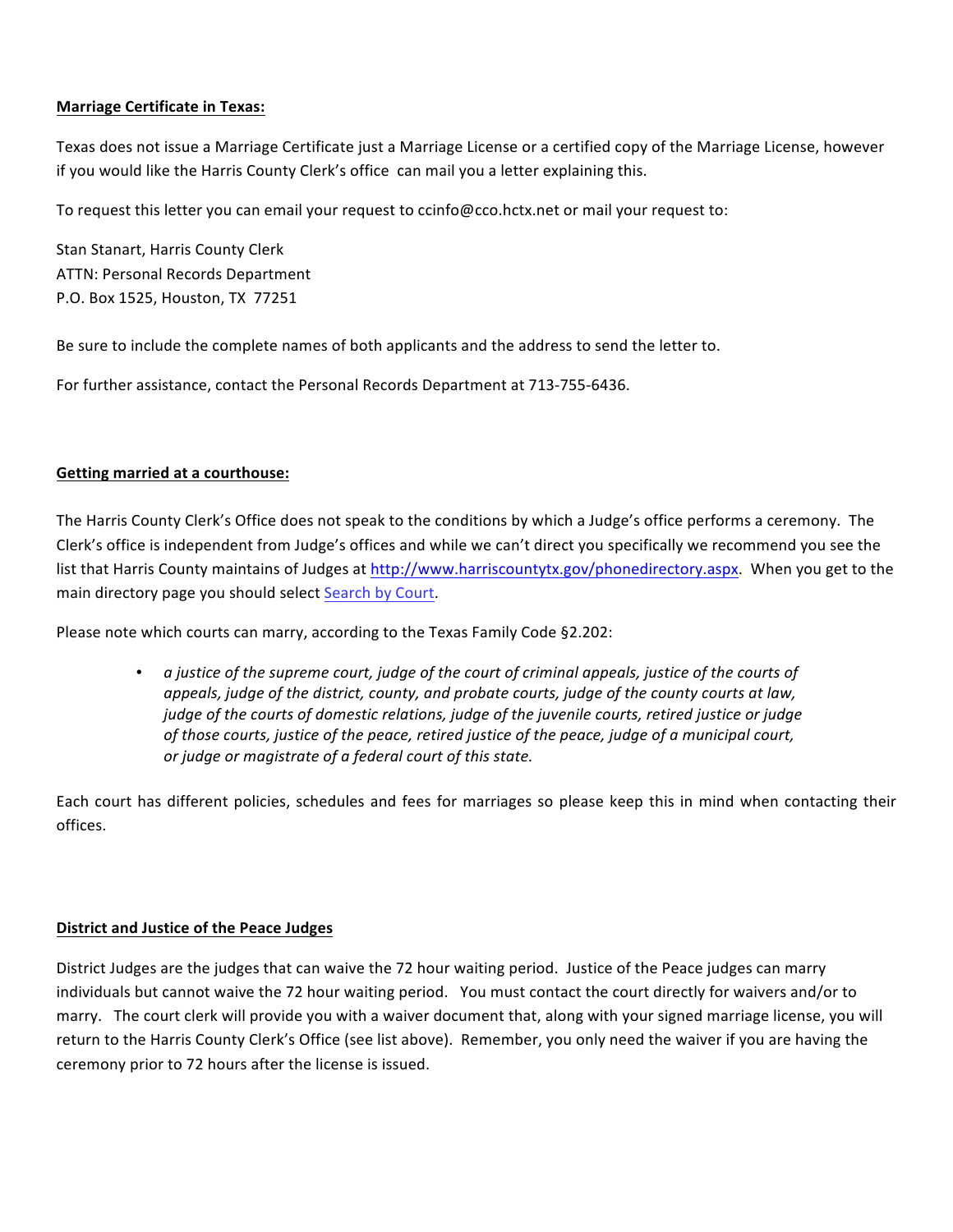Please note that the Texas Family Code §2.202 states:

The following persons are authorized to conduct a marriage ceremony:

- *a licensed or ordained Christian minister or priest;*
- *a Jewish rabbi;*
- a person who is an officer of a religious organization and who is authorized by the organization to *conduct a marriage ceremony; and*
- *a* justice of the supreme court, judge of the court of criminal appeals, justice of the courts of appeals, *judge* of the district, county, and probate courts, judge of the county courts at law, judge of the courts of *domestic relations, judge of the juvenile courts, retired justice or judge of those courts, justice of the peace, retired justice of the peace, judge of a municipal court, or judge or magistrate of a federal court of this state.*

There is nothing in Texas Law that states that the state of Texas or the county clerks' offices are to determine who falls under Family Code §2.202. There is no official registration process with the state of Texas for persons who are authorized to conduct a marriage ceremony. The only thing that the Texas Vital Statistics and the County Clerks' offices can do for persons who ask these questions is to inform them of what the law states. It would be up to the person who wants to perform the ceremony to determine whether they fall under the law as an authorized person to conduct marriage ceremonies.

The next question is usually, what if the person really was not authorized to conduct a marriage ceremony. The Texas Family Code also addresses this. Family Code §2.302 says:

The validity of a marriage is not affected by the lack of authority of the person conducting the marriage ceremony if *there* was a reasonable appearance of authority by that person; at least one party to the marriage participated in the *ceremony in good faith and that party treats the marriage as valid.* 

Because of the presumption that every marriage is valid [FC §1.101], a lack of authority to marry the couple does not affect the marriage if at least one of the parties acted in good faith.

Persons authorized to conduct marriage ceremonies do not have to register with the Vital Statistics Unit of the Texas Department of State Health Services office or the Harris County Clerk's Office before performing a ceremony. For more information contact the Texas Department of State Health Services by visiting www.dshs.state.tx.us/vs/.

Contact the Personal Records Department at 713-755-6436 for further assistance. The Personal Records fax number is 713-755-8839.